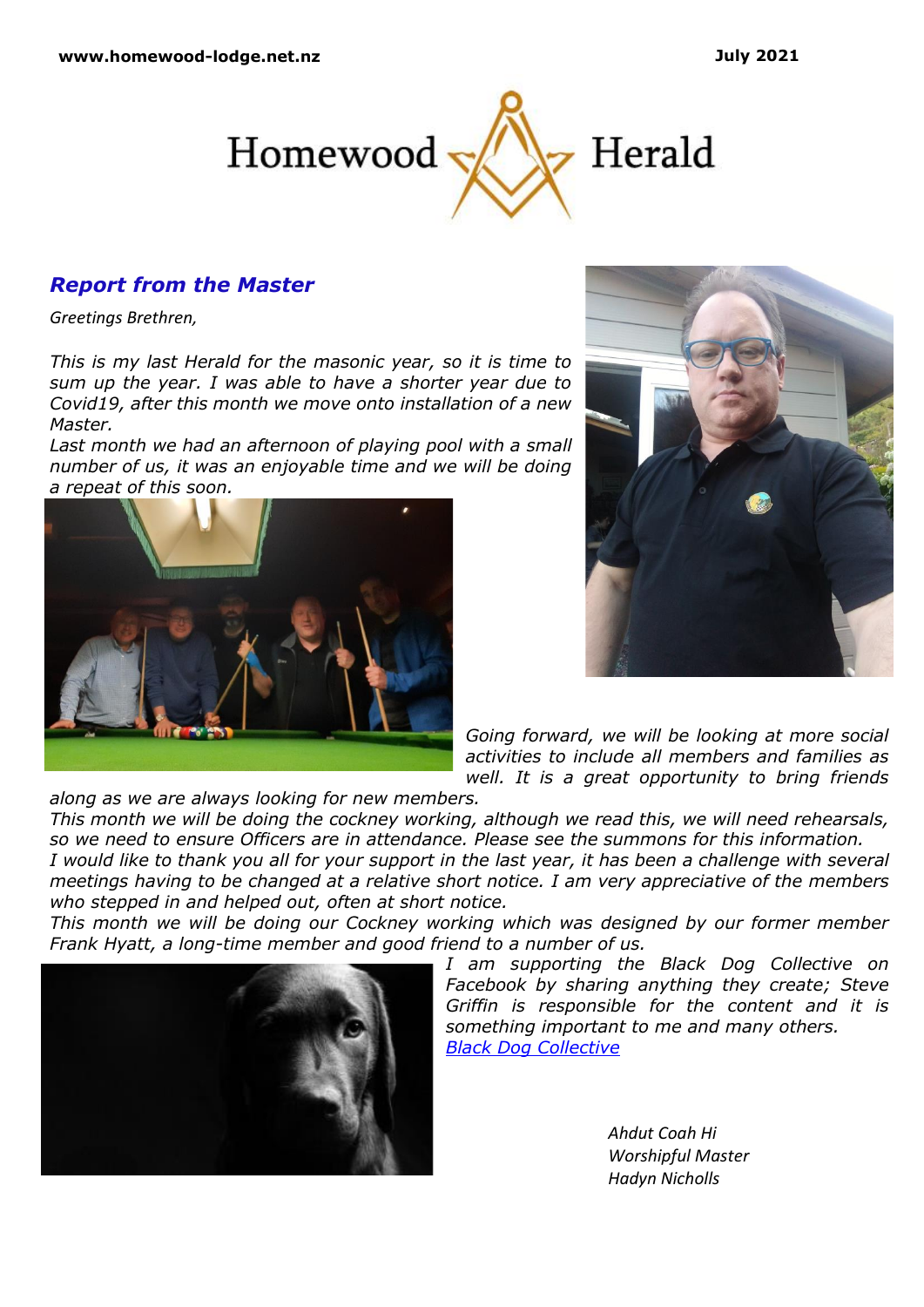

#### **Famous Freemason – Buzz Aldrin**

You might know him as one of the first men on the moon, but we know him as the first Mason on the moon. Brother Edwin Eugene (Buzz) Aldrin, Jr. was an active Mason and is a member of Clear Lake Lodge No. 1417, AF&AM in Seabrook, Texas. He was born January 20, 1930 in Glen Ridge, New Jersey and attended The United States Military Academy at West Point, graduating third in his class in 1951. Brother Aldrin later went on to receive a PhD in Astronautics from M.I.T. in 1963. He served in the Korean War and and is credited with two enemy fighter kills during his tour. Brother Aldrin was initiated into Freemasonry at Oak Park Lodge No. 864 in Alabama and raised at Lawrence N. Greenleaf Lodge, No. 169 in Colorado. He is also a member of York Rite and Arabia Shrine Temple of Houston.

On the crest of the Apollo 11 mission to the moon, The Grand Master of Texas approved Brother and Aldrin's and the open a mequest to the open a metal open and the open and the metal open and the m Representation of the Grand Lodge of Texas on the Moon and, thereby, establish Masonic Territorial Jurisdiction there. He also asked Buzz to carry a special deputation on his journey. Aldrin signed this deputation and confirmed that it was, indeed, carried to the moon.

[Aldrin also carried a handmade silk Masonic flag](http://freemasoninformation.com/wp-content/uploads/2015/03/Buzz-Aldrin-Astronaut.pdf) with him on his space journey, embroidered with the words, "Supreme Council, 33°, Southern Jurisdiction, USA." After his mission on September 16, 1969, Brother Aldrin visited the House of the Temple in Washington, DC, and presented the flag to Grand Commander Luther Smith. The flag is now located in the archives of the House of the Temple.

# **The Masonic Club: Wellington's best kept secret**

The Wellington Masonic Club was established 50 years ago and meets for quarterly Sunday buffet lunches at the James Cook Hotel. The joining fee is \$15 and annual membership is \$25. Members receive a \$10 drinks voucher on their birthday.

Now, I know what you're thinking. That sounds like incredible value - four buffet lunches for next to nothing. Well, it's reality. This must be the best kept secret in Wellington.



Membership is open to Freemasons and their partners. All they need to do is to complete an application form and collect signatures from two Masonic Club members (I can provide a copy of the application form). There are about 5-6 members of Lodge Homewood who are members of the Masonic Club.

Lunches are very well attended, and the room is usually packed. There is about 15 minutes of official business and a collection is made for charitable giving - on top of other contributions that the Masonic Club makes thanks to income on its investments.

This is a good opportunity to catch up with members from other Lodges, to take your wife/partner out for lunch, and to contribute to charity.

David Ryan